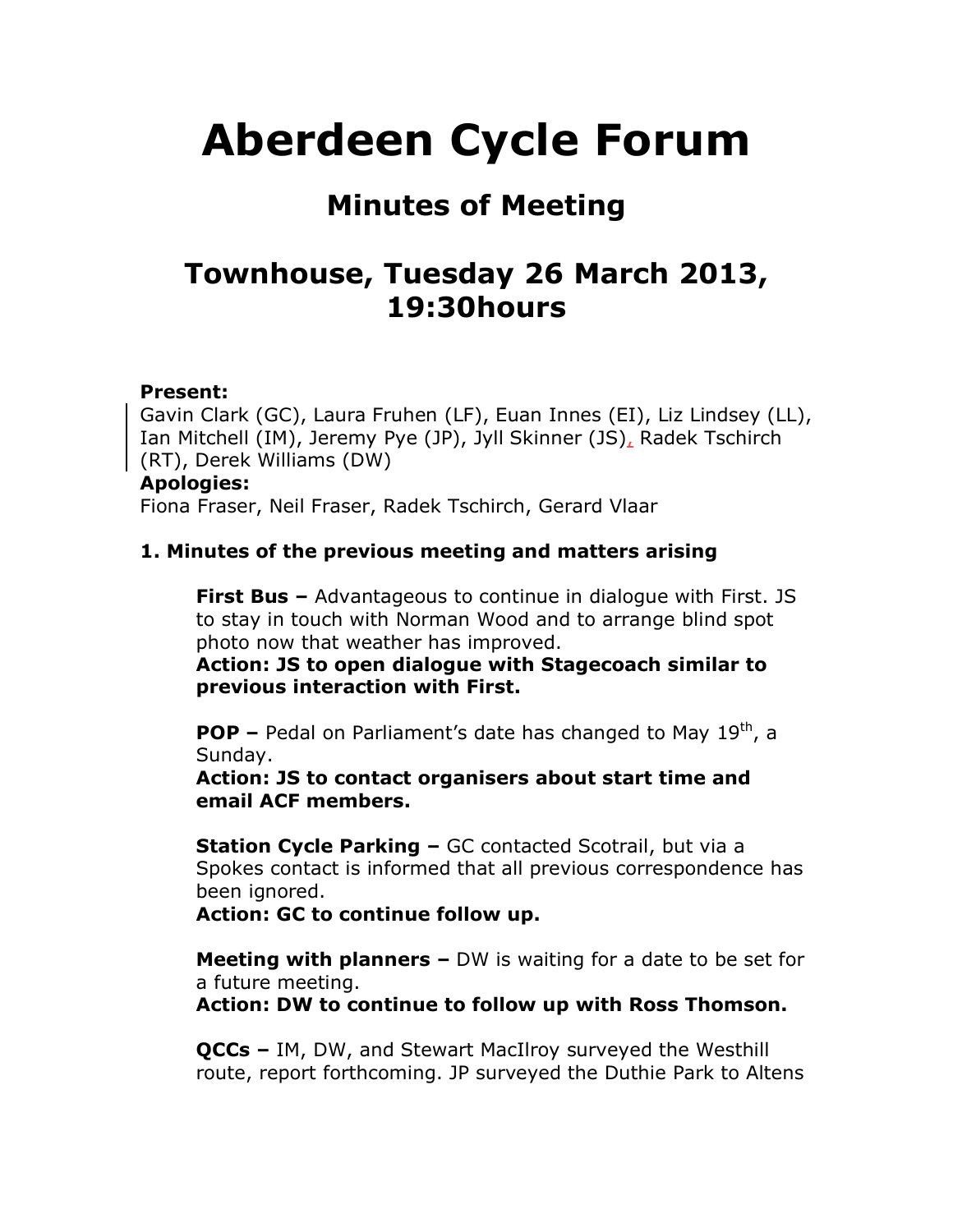route, report circulated. Radek Tschirch surveyed King St, report circulated.

Once more Quality Cycle Corridors/Quiet Cycle Corridors are surveyed and reported on, the routes will be made available to the general membership/public via the website for priority gathering before moving to presentation to representatives of the ACC.

**Action: LF to survey University of Aberdeen to Foresterhill, JP to survey Duthie Park to Altens via Shell path, IM to develop standard format for reports, GC to review the Duthie to Altens route, JS to review the King St. route.**

**Winterising/Gritting –** Ross Thomson sent the replies to the gritting email.

**Action: JS to contact Ross Thomson about progress on inclusion of cycle routes and to share information about Edinburgh's off street gritting.**

## **2. Updates: Guild St./Market St., Westhill Path at Prime 4**

Claire Roberts and DW met with Ross Thomson and the council officer responsible for the consultation before the Guild St./Market St. closure was made permanent. Two options were discussed for cycle access to Guild St. from Virginia St.

1) Convert Virginia St. pedestrian crossing to a Toucan crossing which would link to the Ship Row cycle route.

2) Change closed lane for continuing access from Virginia St. onto Guild St. into a cycle only lane with a demand response signal. Cyclists would have press button access to include bicycle crossing section into the junction signal cycle.

#### **Action: DW to stay in touch with Donald Kinnear about timeline.**

The condition of the ACF complaint regarding the narrow section of cycle path near the Prime 4 development continues to be the same. ACF will continue to work for widening of the path at this pinch point.

**Action: DW will draft a press release to be accompanied by a photo of cyclists in action at the pinch point by JS. JS will email ACF members about a possible photo opportunity with a larger gathering after the press release is published.**

**3. Roundabouts**